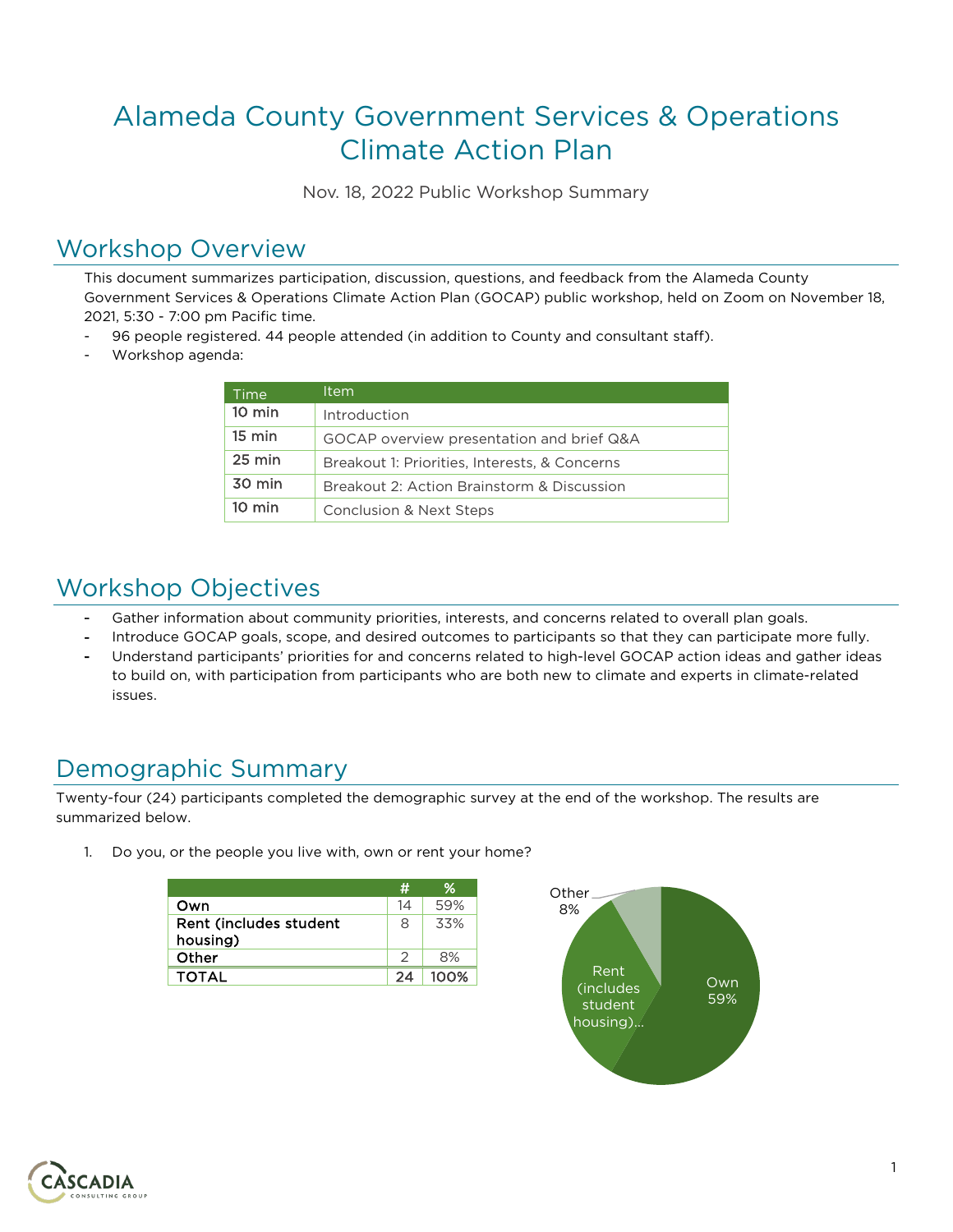#### 2. What is your age?

|                     |    | ℅    |
|---------------------|----|------|
| $20-44$ years       | Q  | 38%  |
| 45-64 vears         |    | 29%  |
| 65 or over          |    | 29%  |
| I prefer not to say |    | 4%   |
| <b>TOTAL</b>        | 24 | 100% |



At the beginning of the workshop, participants were invited to share their names and affiliations in the Zoom chat. Below are the affiliations participants entered in the chat:

- Alameda Policy Group of the Climate Reality Project
- Alameda County Water District
- Bay Area Climate Reality Project: Climate Action Group
- Brown and Caldwell
- Castro Valley Library
- Cherryland Community Association
- Citizens' Climate Lobby
- Communities for a Better Environment
- Friends of San Lorenzo Creek
- Iron Workers Union Local 378
- 100K Trees for Humanity
- San Leandro Community Advisory Budget Task Force
- StopWaste
- UC Cooperative Extension Urban Ag & Food Systems

# Overarching Feedback and Takeaways

Key takeaways and themes from the entire workshop are summarized below.

- Overall, most participants support bold County climate action. Participants have experienced negative climate impacts in Alameda County, and they want the County to be a climate leader in the coming decade.
- Participants' vision for Alameda County in 2030 involves a community that is safe, welcoming, economically vibrant, on track with climate goals, improving public transportation, and centering environmental justice.
- Participants expressed support for the County's engagement with the community around the climate action planning process, creation of a vision for climate action and leadership, steps to reduce GHG emissions and meeting previous targets, and improving infrastructure (e.g., highways, green spaces).
- Some of the biggest opportunities that participants noted for the County to address climate change through its services and operations included electrification of buildings and transportation, employee transit (telecommuting options and support), and coordination across jurisdictions and agencies.
- Most participants supported the GOCAP sample draft actions across the six sectors. Participants specifically encouraged tree planting, edible food recovery, and the emphasis on vulnerable communities. Breakout group members discussed topics such as telecommuting, data transparency, and producer responsibility. Breakout members suggested potential partners that could help the County carry out GOCAP actions.

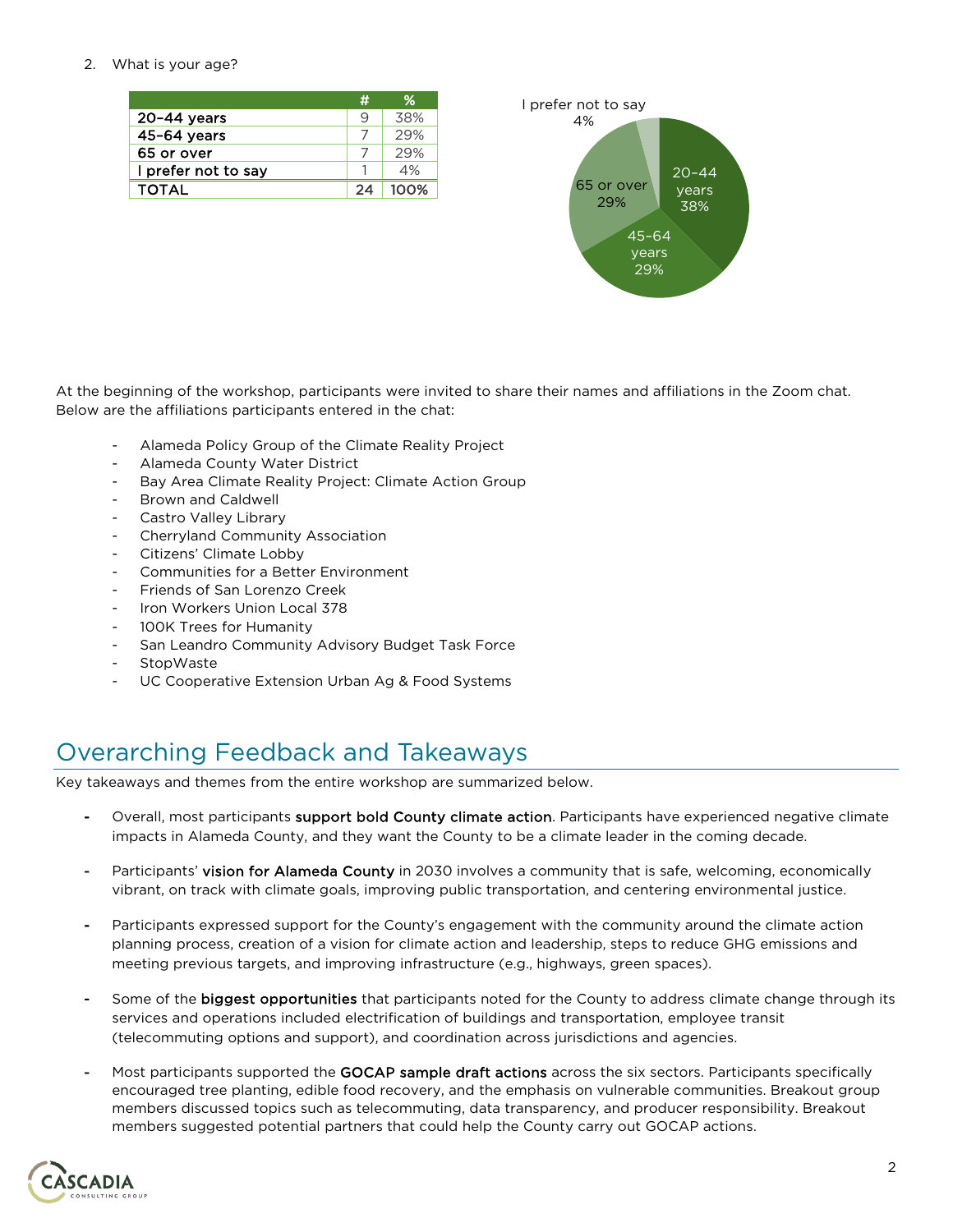# Poll Results & Visioning Activity

During the workshop, participants were asked to complete poll questions and answer questions in the Zoom chat.

#### 1. Did you take the SurveyMonkey survey in September?

Most respondents (55%) did not take the SurveyMonkey survey.

|              |    | ℅    |
|--------------|----|------|
| Yes          |    | 10%  |
| No           |    | 55%  |
| Not sure     |    | 35%  |
| <b>TOTAL</b> | 20 | 100% |

#### 2. What climate impacts have you experienced in Alameda County? [Select all that apply] Please share in chat how you've been affected.

All twenty-three (23) respondents (100%) had experienced smoky air in Alameda County. Over half (70%) had experienced extreme temperatures & heat waves and drought & water supply issues. Shared impacts from those experiences include respiratory health, discomfort, and mental health.



- Wildfires incited smoke and more coughing
- Poor air quality from fires and general pollution impacts breathing capacity and overall lung health
- Last year working from home in a very hot house but with smoke so bad I couldn't open windows
- Many East Bay houses don't have AC when there are heat waves
- Respiratory impacts of wildfire smoke
- Also lacked central AC amidst heat wave last year
- Drought conditions have affected local stream levels and raise the question as to how many wells can be drilled outside the urban growth boundary before creeks have no water
- Difficulty breathing; fear; motivated to change; extreme temperature discomfort without AC last year
- Stay inside to avoid smoke, reduce water usage
- Mental health impacts on children
- Excessive heat in our city and at home
- Fear waiting for the next climate emergency
- I live in an upstairs apartment without air conditioning, on extremely hot days I worry about the health and safety of my 6-year old daughter, we have to escape our home to find respite outdoors in the middle of a pandemic
- Last year during heat + smoke we were rotating through closing a room off from the rest of the house, opening the window for an hour or two at night to cool it down, then closing the window and running the air purifier in

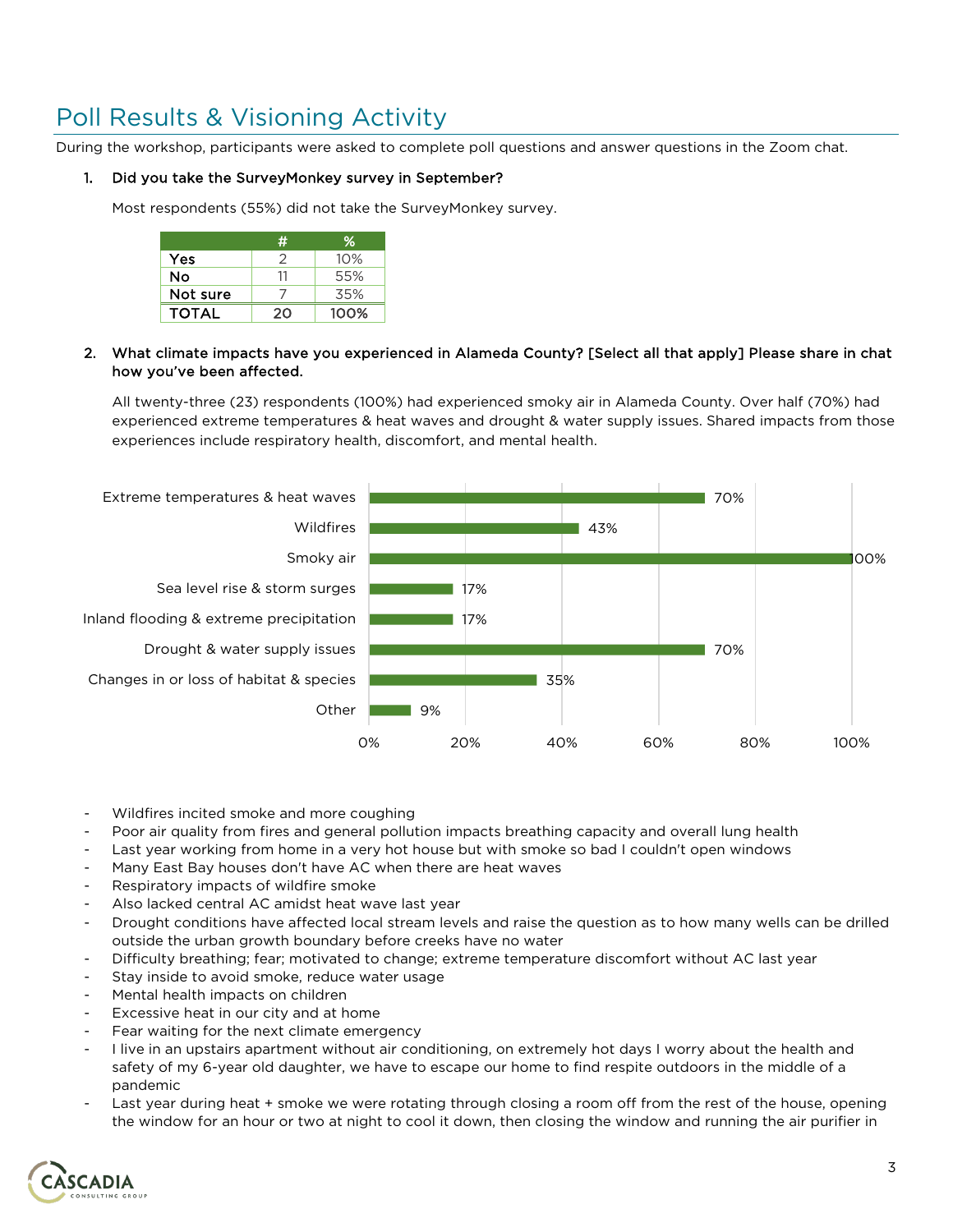that room, then repeat for another room. It was definitely awkward to have both impacts at once, and I recognize how lucky we are to have an air purifier

#### 3. Fill in the blank: in 10 years, I want Alameda County to be/have/do……

Participants' visions for the future of Alameda County included affordable and safe housing, expanded green spaces, improved public transportation, biking and walking infrastructure, new renewable energy, environmental justice, and climate leadership.



- Be on track with climate goals, extensive new renewable energy, universal public transit, and full employment
- Running on solar, using less water, or using it for very local agriculture
- Want Alameda County to be a safe and welcoming place to cycle
- I want it to be 80% Net Zero
- I want Alameda County to have abundant affordable housing near transit so that everyone has a stable home and doesn't have to drive so far (with climate impacts of VMT) to work
- To have housed everyone in the county
- Economically vibrant but growing net zero
- In 10 years, I would like to see improved public transportation, including more bus service
- To anticipate, get ahead of climate risks, and have resilient local communities
- Safe and welcoming to bicycles
- People taking real actions to reduce carbon emissions
- To become the model for all other counties to follow in addressing the Climate Crisis
- In 10 years, I want Alameda County to have recycled water available for landscaping like Dublin did a few years ago
- Go green by meeting people's basic needs
- I want Alameda County to be a leader in environmental justice, energy, and progress towards a cleaner/safer planet
- Have a leadership model for green job development (equitably distributed), dense housing with excellent transit—frequent, not stigmatized—plus alt transportation
- Have reduced GHGE very significantly, more equitable, vast expansion of bike walk infrastructure. Big expansion in green spaces especially in vulnerable neighborhoods
- 1. To be maximally sustainable and equitably across the county; 2. All electric; 3. Prioritizing job training/opportunities for marginalized community; 4. Safe housing for all
- Affordable housing, improved awareness of our climate impact, support reuse (not just recycle), better public transportation
- Alameda County can better support research and educational programs the support urban ag & forestry stewardship, and network viability by supporting Cooperative Ext, Res Cons Districts and Stop Waste and ALL In even more to then support all other above goals.
- In 10 years, I see Alameda County as a lush green thriving metropolis, with bicycling and walking trails and high usership on BART and buses
- Tree planting to provide shade
- To put solar on all County buildings and over parking structures

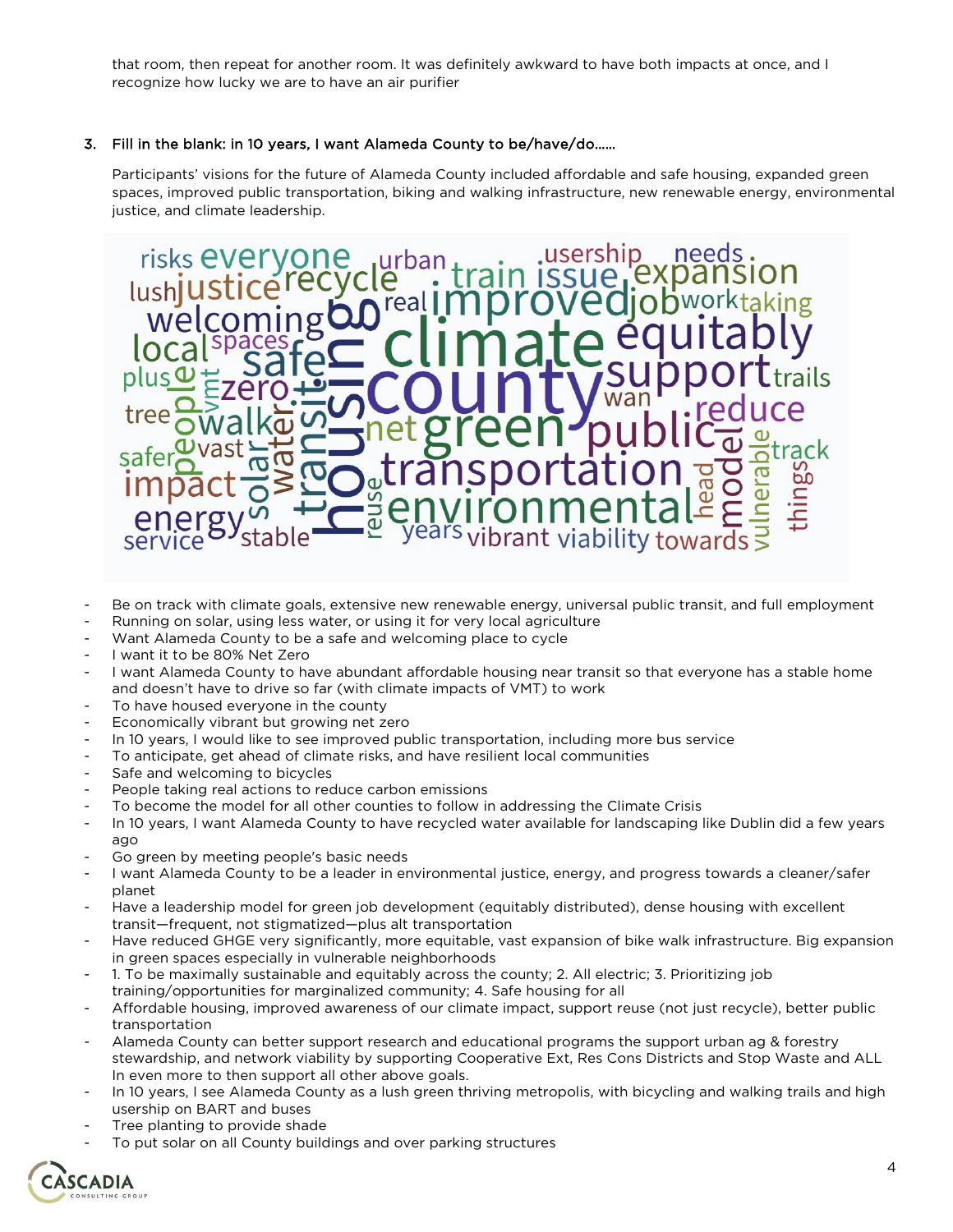- I want Alameda County to be looking in the rearview at the implementation all of these things.
- To train teachers on environmental issues
- In 10 years, I want Alameda County to have more improvement on environmental justice, which routed deeply due to historical redlining issue

#### 4. Which of the following climate action areas are most important to you? Select as many as you'd like. (31 respondents)

Fifty-eight percent (58%) of respondents indicated that transportation is one of the most important climate action areas. The built environment and green economy and recovery were the next two areas indicated as most important (55% and 52% of participants, respectively).



## Zoom Chat Q&A

Throughout the workshop, attendees were encouraged to submit their questions into the chat area on the Zoom platform. County staff provided verbal answers to some questions during designated Q&A sessions and are providing written responses to the remaining question. See the Appendix for the list of questions and answers.

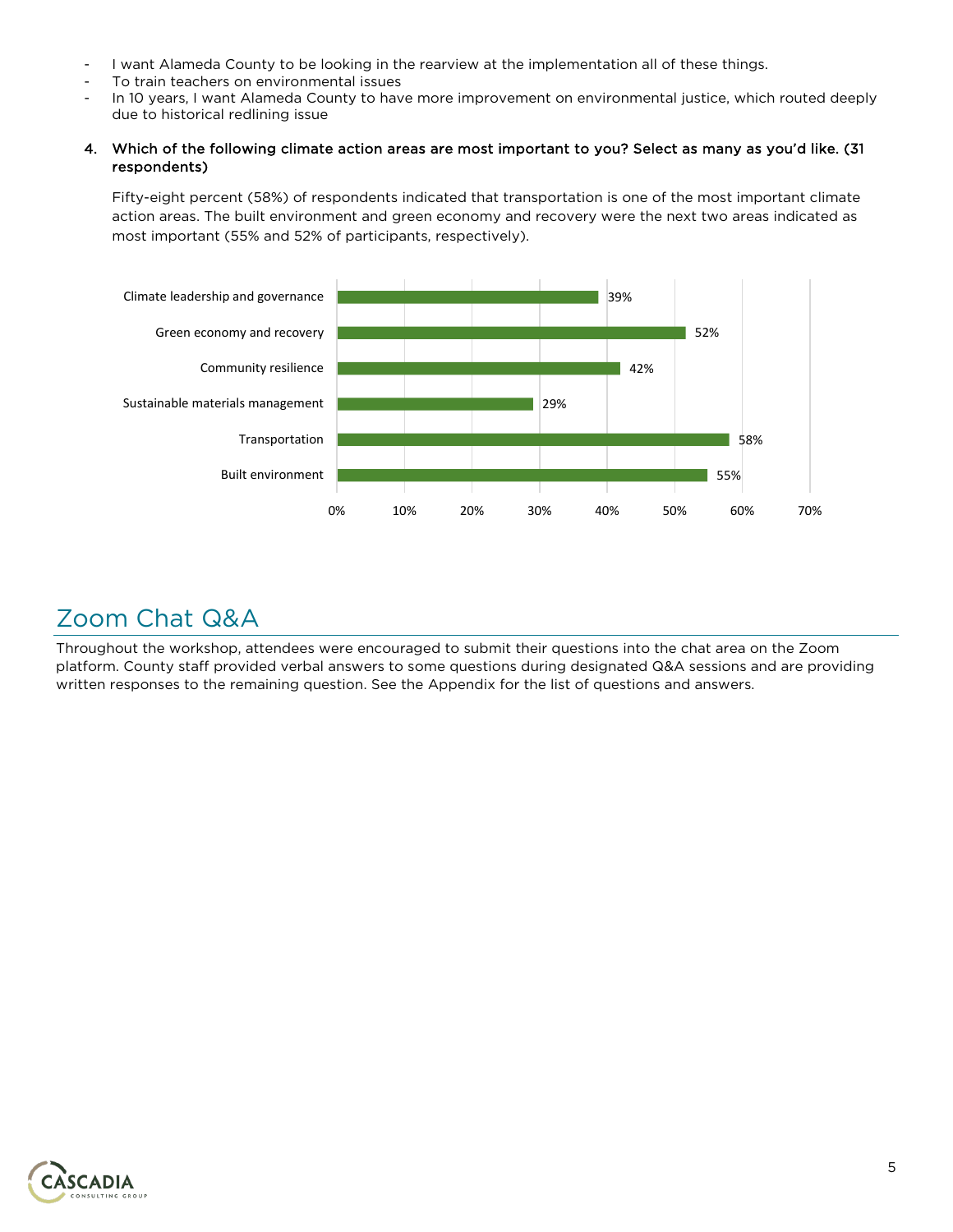# Breakout Room Discussions

Participants divided into six breakout rooms based on sector to discuss their priorities, interests, concerns, ideas, and questions related to the GOCAP. Key themes and raw notes from the breakout room Miro board (oneline whiteboard) responses are shown below for each set of questions.

## Breakout 1: Priorities, Interests, & Concerns

The first breakout session intended to capture participants' general priorities, interests, and concerns related to the GOCAP. Themes from this breakout session are listed below, followed by compiled notes for each question.

- Participants expressed support for the County's engagement of the community around the climate action planning process, creation of a vision for climate action and leadership, steps to reduce GHG emissions and meeting previous targets, and improving infrastructure (e.g., highways, green spaces).
- Some of the biggest opportunities participants noted for the County to address climate change through its services and operations included electrification of buildings and transportation, employee transit (telecommuting options and support), and coordination across jurisdictions and agencies.
- When thinking about how the County can better support vulnerable communities, participants discussed themes such as homelessness, education, resilience hubs, elimination of natural gas, recycling, land use planning and new construction, and online permitting.

Questions that arose during breakout rooms are included along with the Zoom chat questions at the end of this document.

### *What is the County already doing well?*

- Met goals from previous plan
- Paying attention—asking to save water & go solar
- Holding itself accountable & being transparent
- Attention to building materials & lifetime uses & operations
- Move toward electrification
- Community energy is greener than it used to be. Now 100% renewable energy option
- Fremont green challenge to educate young people. They have good resources.
- Going well-initial GHG reduction targets
- The County has a good vision—creating a vision statement is important
- We do have an indication that emissions are decreasing
- Thinking progressively about sustainability
- This did require deliberate action
- Providing info sessions for community to connect, learn, and provide input
- The concepts of inventories, sources, and metrics are more widespread
- Having metrics and communicating what these metrics are is an important design process to continue with
- Existing GHG inventory is great starting point
- There are some hybrids in the fleet
- Engaging the community
- Having a planning process
- Public awareness of the crisis is starting-but more is better
- Staying lean in terms of staff, vehicles; potential to impact carbon
- Improvements to parks, playgrounds, green spaces; more compact
- Express lane on highway; upgrades
- Traffic light at highway entrance; work well to reduce traffic
- GHG inventory is good to have done; needs refinement; moving away from just mitigation and towards adaptation; VA and risks well documented
- Has some sustainable programs for county ops (e.g., green building codes, sustainable purchasing programs) and now need to grapple with the more difficult things
- Community perspective—hard to tell what's the county vs state vs city
- Library system, handled the pandemic really well—were able to get everything we needed during the pandemic
- Sustainable to share books rather than everyone owning their own :)

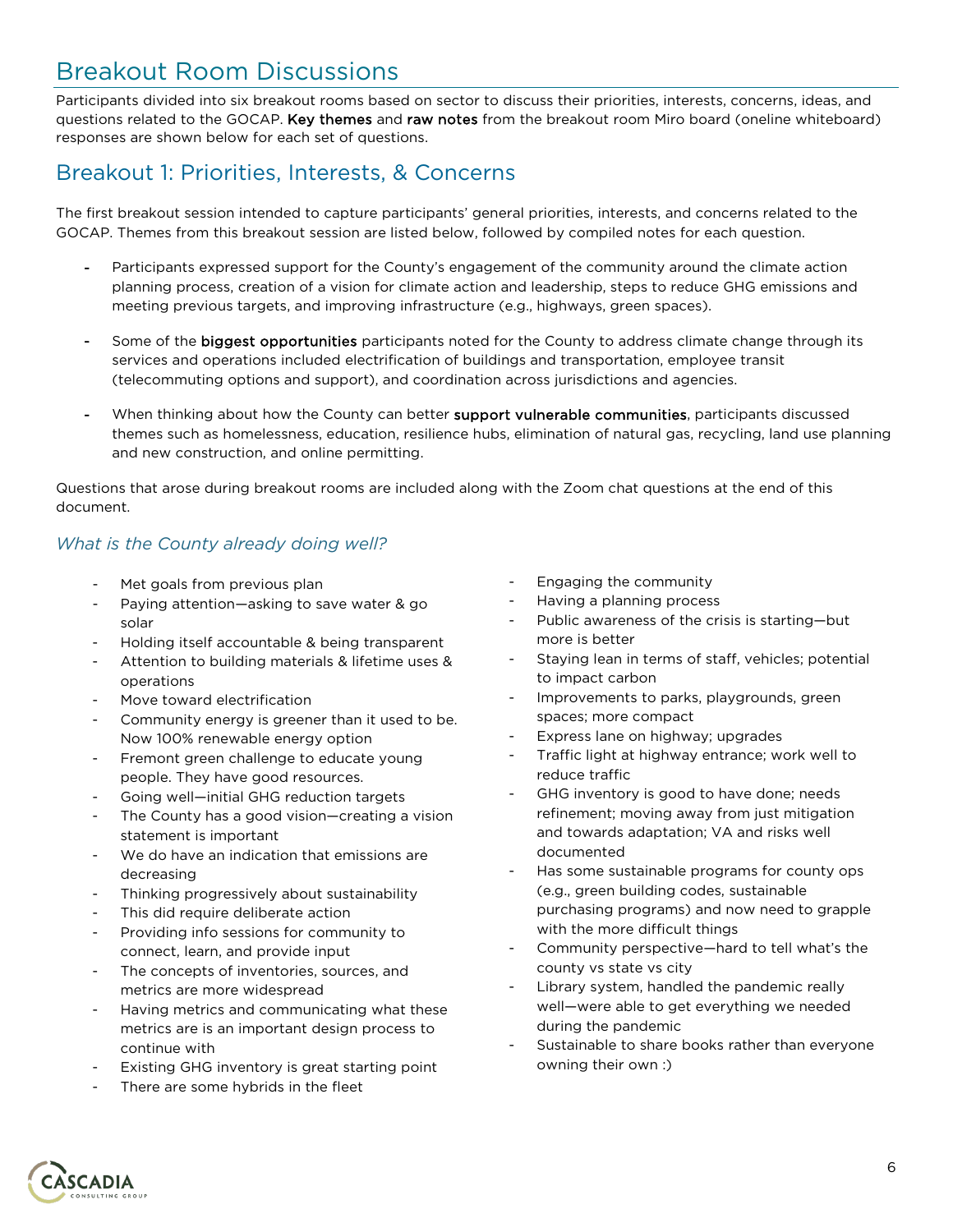### *What are the biggest opportunities for the County to address climate change through services and operations?*

- Go 100% electric
- Massive investments in natural solutionsspecifically tree planting
- Supporting public safety, public health, & wellness
- Transportation is the biggest opportunity
- Modernization for buildings and facilities
- Places for people that don't have clear air at home
- Need to start young and should be included middle school and on
- Opportunities to include BIPOC community to discover additional data points and approaches to resolving issues
- We need data to understand the biggest bang for our buck
- The County needs to measure progress
- Requiring low carbon cement in all buildings
- More transparency around the coordination role of the County; understand roles of different water districts, cities, the County, etc.
- Muni bonds for environmental/ social justice reporting—be transparent
- Employee commutes-virtual commutes
- Incentives for public transit, carpooling, and biking (rebates, incentives, etc.); make parking lots smaller
- Public works currently doesn't talk about climate change
- Fleet operations—switching to EVs
- County fair exhibition all about reducing carbon footprint at home
- Consider sea level rise when there are new constructions near coastline
- Transportation improvements—more accessible
- EV charging stations
- Public transportation that's going to work (can 'incentivize' takin the bus, but limited if system is not accessible)
- Secure bike parking
- Installing HVAC / heat pump for buildings/facilities
- Assessment and pre-planning as things near end of life
- Continue to strengthen connection to utilities; be able to anticipate climate impacts and reduce impacts
- Important to implement regulations and incentives to stop carbon emissions; address consequences but also slowing/stopping
- County needs to take the lead; SLR is county issue; many of these issues are countywide; need to coordinate amongst cities and regional entities
- Water management—other areas increased rate to encourage conservation
- More coordination across cities and various agencies around urban agriculture and tree stewardship; community engagement is a core component; need funding for staff to run programs
- Heat wave/smoke cooling centers-more awareness about where those are/access
- Land use planning: renovation in industrial sites along BART tracks
- Employee transit emissions: more working from home, allow more flexibility
- Working from home also has challenges, so allow flexibility + make employees homes safer and more efficient for working from home
- Would be great if people could afford to live near where they work; affordable housing in urban areas is a climate issue
- Governments can also lead by example for other cities
- This plan seems narrow, one opportunity is to expand this planning effort to be more comprehensive

## *How can the County better support you in the face of climate change? How can it better support vulnerable communities?*

- Homelessness-providing sustainable housing for houseless people
- Education: focused on EJ communities (e.g., worse air quality, less resource access); incentives & rebates are available, but many are unaware
- Resilience hubs, cooling centers
- Clarifying paths for working together and communicating potential opportunities for vulnerable communities to engage from where they stand
- Tree coverage—scant in many communities vulnerable to heat impacts
- EV access and access to charging for communities. How will low-income communities afford it?

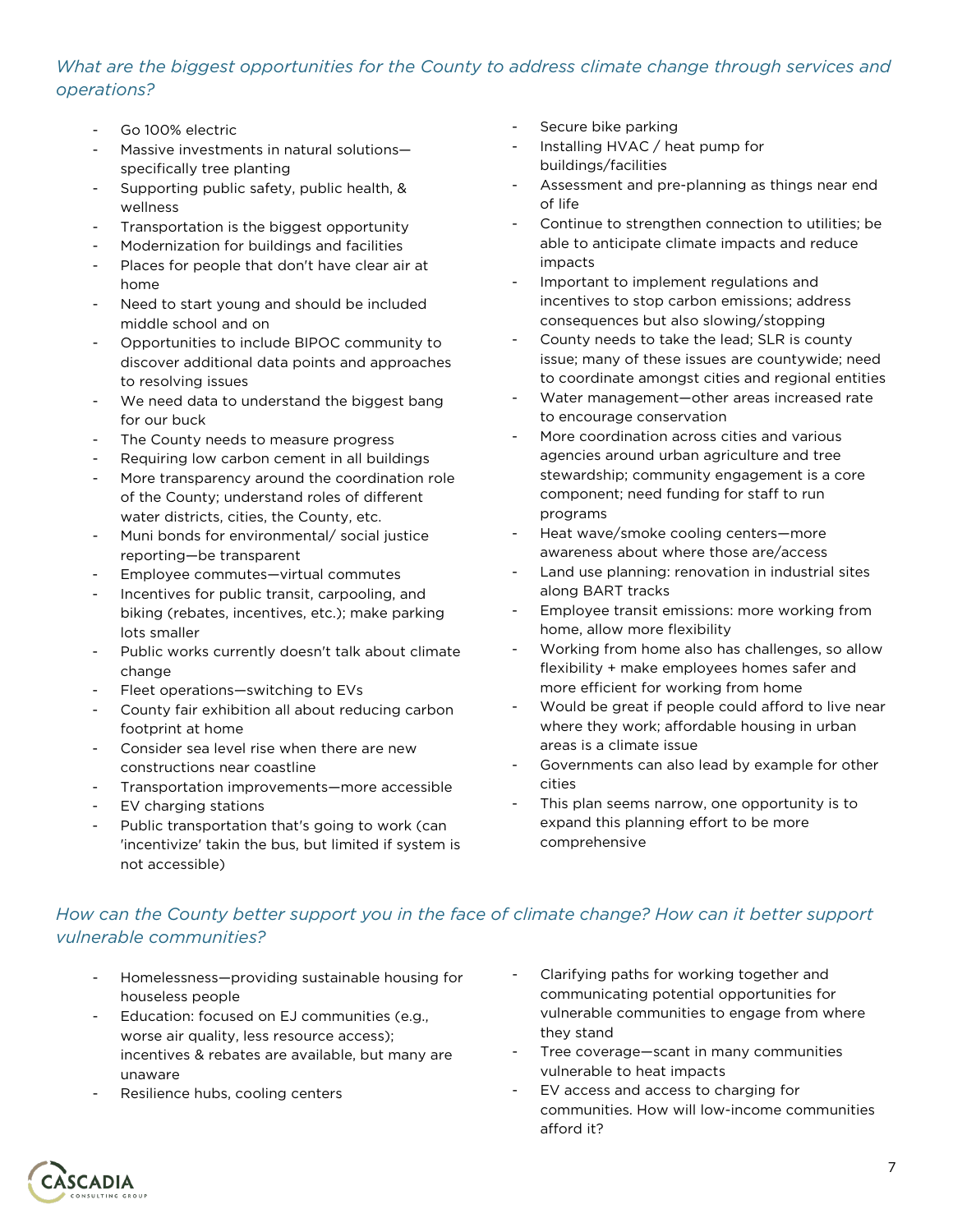- Redirect its budget to decarbonize all county department service through its Climate Action Plan first
- Impacts of small engines on landscape workers  $\rightarrow$ education effort & support for those who use equipment to replace with electric (County has piloted electric landscape equipment)
- Focus more of its budget on climate solution strategies linked to public health indicators
- Elimination of natural gas in County buildings (everything within County's power to do)
- Smart growth that it directly controls. Maximum transit accessibility reduces GHG to workforce
- Setting high level standards, living wage and other things for infrastructure. It's beneficial for workforce development and reducing commute probabilities. Workforce locally cultivated. Enhances local tax revenue if high wages
- Better at reusing and recycling facilities. We can reverse engineer plastic
- We need to figure out outreach to vulnerable populations—use nontraditional communication, like for COVID vaccinations
- Build more public cooling centers to prepare for heatwave (and also smoky days from wildfires)
- Land use planning: renovation in industrial sites along BART tracks
- Consider sea level rise when there are new constructions near coastline
- Resilience hubs/cooling centers for homeless residents + people who are especially vulnerable during climate crises (making sure people have resilient and safe spaces)
- Better integrate climate into all services-e.g., all home visiting programs should identify heat and smoke sensitive people and connect them with LIWP, low-cost air filters etc. (low-income weatherization program)
- Incentivize landlords to make sure air quality within their buildings is good, etc.
- Educate homeowners on what they can do
- Improving online systems for permitting to save a trip (anything that can be done online and not in person)
- Improve access to county employees through phone, email, etc.

## Breakout 2: Action Brainstorm & Discussion

The second breakout session intended to capture participants' priorities, interests, concerns, and ideas related to specific sectors and potential GOCAP measures. Below are the key themes and raw notes from the six breakout rooms (green, efficient County facilities and landscapes, green economy and workforce, zero waste County operations, lowemissions County fleet and commutes, local leadership and resilient County services, and resilient, healthy community).

## Green, efficient County facilities and landscapes

Context and sample draft actions can be viewed [at this link.](https://miro.com/app/board/o9J_likOKM8=/) Key themes from the discussion are listed below:

- Overall, participants supported actions that involve planting trees and increasing green spaces, and it was noted that tree planting is a great way to involve community members. Participants also supported building decarbonization and retrofitting.
- Participants noted that the County should consider funding opportunities, integration of grey water systems, and partnerships with the labor industry, water and flood control districts, and community colleges.
- The County could leverage its facilities to serve as models for education.

What do you like most about these actions? How would they benefit you? How might they benefit more vulnerable populations in the county?

- Planting trees and micro forests, green roofs, rooftop gardens, increase resilience by decentralizing services to become community based; increase community education with county modeling of its own facilities and properties; partner with labor to hold demonstrations on solar installations, heat pump conversions, etc.
- Planting trees benefits everyone—aesthetically & spiritually uplifting
- When renovating home is best time to transition to clean electricity—solar panels, heat pumps, save money
- Roof space to reduce heat impacts
- Retrofitting needs to happen quickly

- Compendium of options for building to show/compare options—if place could come and see
- County is looking at low-carbon standard for building materials

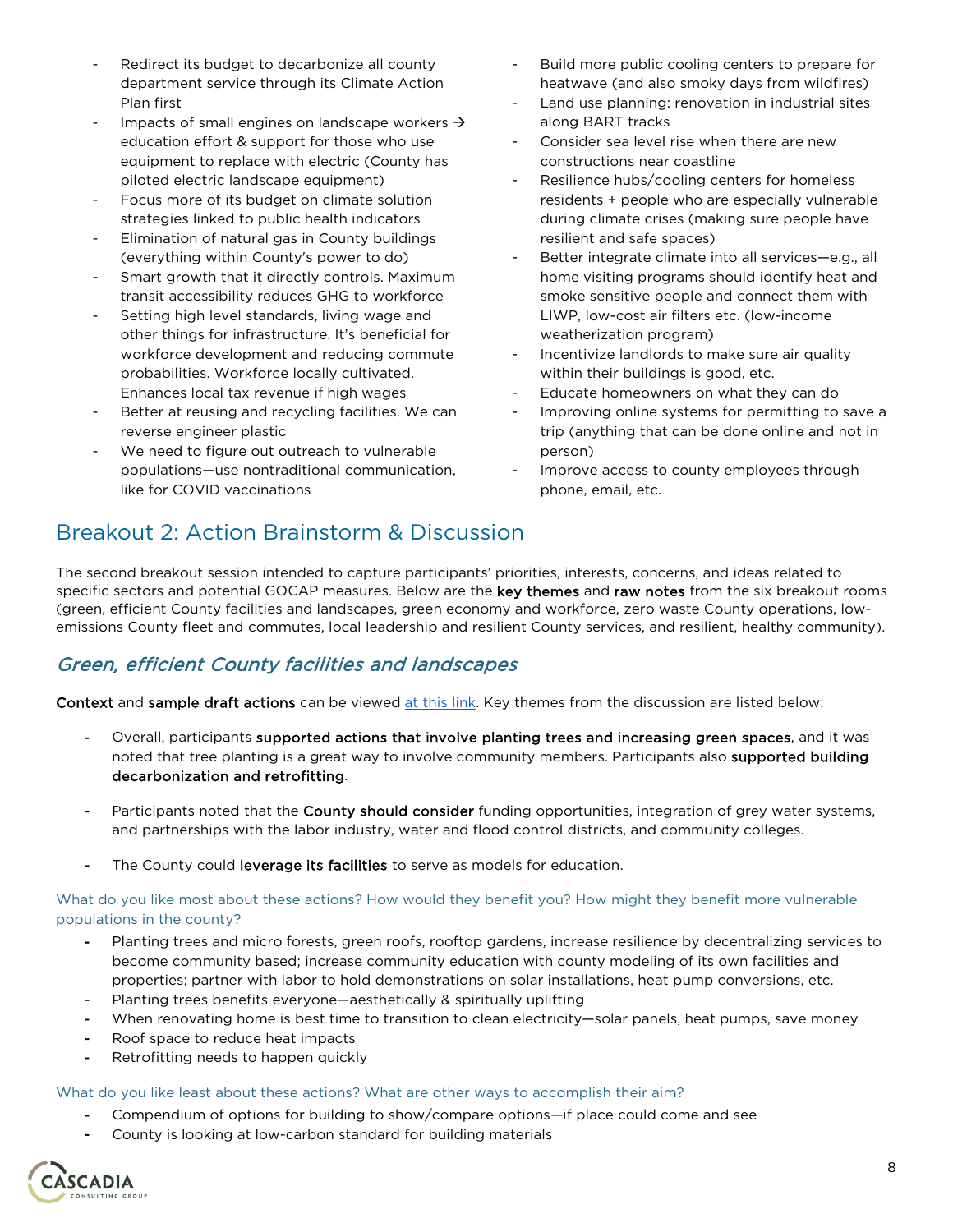- County roads-clean concrete
- Using County land for solar power generation
- Partnering with labor industry to show how County is doing it and offer rebates
- Micro forests—County can do on own property
- Leveraging County facilities to serve as model & educate
- County could serve as models (e.g., at facilities, signs, education)

- Grey water reuse system should be integrated into new construction and solar panels as essential element
- All needs to happen quickly
- Need to get the County's story out (PR)
- Funding—pursue grants & provide grants to community
- Reframing the funding or policy debate through the GOCAP for public health & safety-look at other activities/departments through lens of climate (depoliticizes the activity, decarbonize departments as part of programming)

#### Is there anyone we should partner with to carry out these actions? How could you support these actions?

- Labor industry
- Flood control district
- Young people, community colleges (e.g., tree planting)
- NorCal Resilience Network
- NRCD
- Water district

Other notes, questions, or concerns? Is there anything else you'd like to ask or tell the County unrelated to this climate action plan?

- Could mix with education
- Tree planting is great way to get community involved
- Time urgency is paramount

### Green economy and workforce

Context and sample draft actions can be viewed [at this link.](https://miro.com/app/board/o9J_likRrUQ=/) Key themes from the discussion are listed below:

- Overall, participants supported the sample draft actions, but noted that they seem voluntary.
- Participants noted that the County should consider packaging, recycling, and other sustainability standards, responsibility of companies and producers, and measurements of progress.
- Suggested partners included environmental and labor movements, libraries, and companies like TerraCycle.

What do you like most about these actions? How would they benefit you? How might they benefit more vulnerable populations in the county?

- Really like first action. More available to borrow equipment
- People don't know they can repair things. Local community learn about this
- I like all of them. How can we get people on board and realize how important it is? If everyone pays attention, then we would be moving steadily
- I like that action B addresses increased partnership with green job training opportunities. Including a partnership with local schools or re-entry programs to address vulnerable populations. High schools, trade schools.

- They seem to be voluntary without requiring something. Training opportunities but also there are standards that the County should have
- Better recycling and County should have standards on packaging

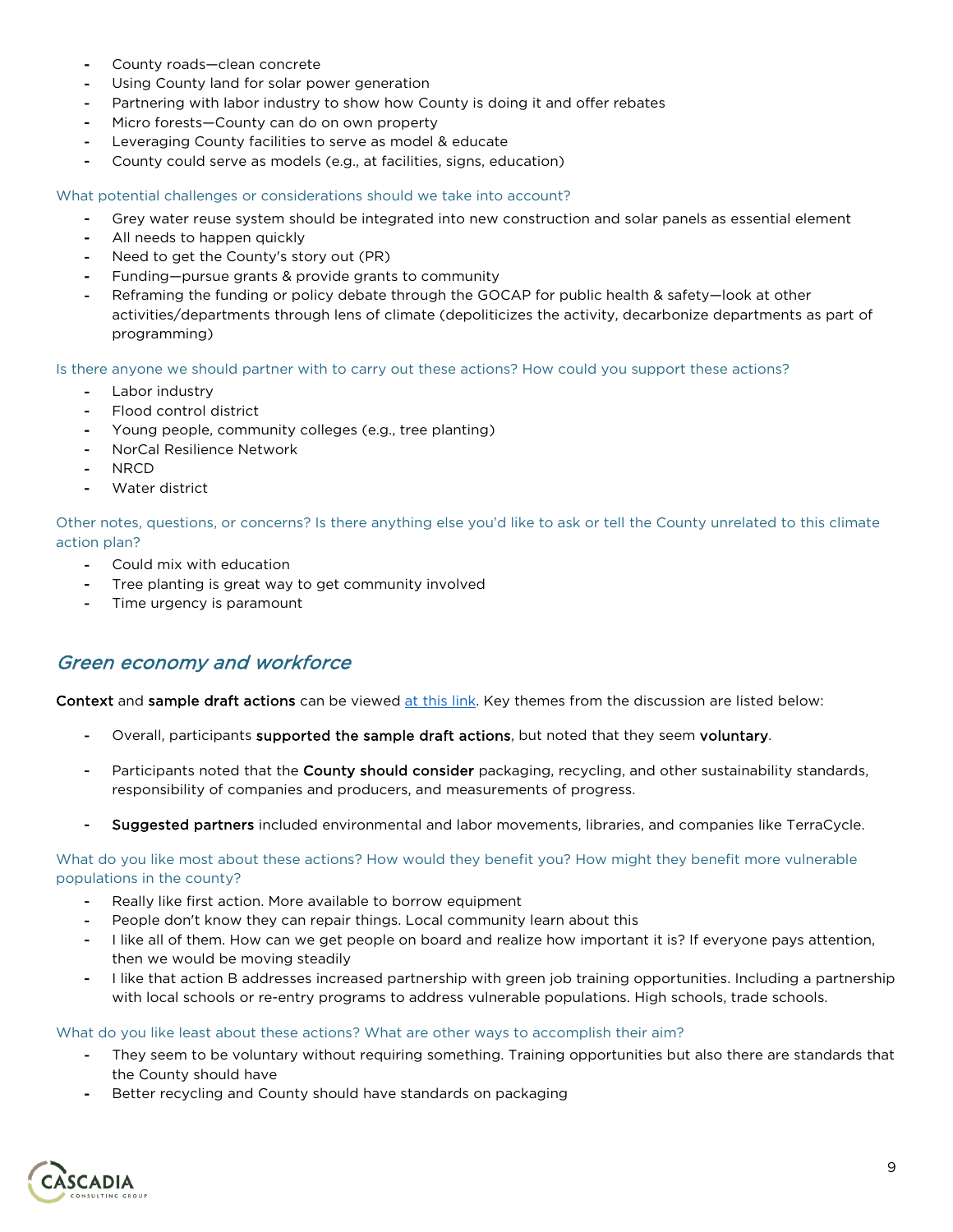- Having good measurement of the progress so we can adjust. Accountability. Based on these actions especially necessary
- Make the company selling the product responsible for that packaging. Less packaging
- Better recycling in all facilities.
- Policy sequence, supply chain, interconnected policies. Have facilities and infrastructure as locally as possible. Electrify something – working to expand the renewable energy capacity to supply electricity – want to make sure all sequences are local so not unintentionally raising GHGs or waste
- Keep in mind the partners and how their emissions will impact or not.
- Neighboring counties like Contra Costa have broad concept that investment with low carbon focus in underserved communities. That means expansion into underserved regions and sub regions within the County. Approximate housing and transportation
- Bring recycling facilities locally. Be careful about what is recycling and where citing it.
- Recycling must be last resort need to ingrain this in young people
- Libraries aren't distributed equitably

#### Is there anyone we should partner with to carry out these actions? How could you support these actions?

- People need other organizations and validators. Primary 2: environmental and labor movements; wide spectrum of people older and newer.
- Labor: Alameda Central Labor Council and Building Trades Council. Has focus on infrastructure workforce
- Libraries are not equitably distributed around the County so keep that in mind for the first sample action
- Lean on companies like TerraCycle
- Partner with neighboring counties (under ABAG/MTC Plan Bay Area context)

Other notes, questions, or concerns? Is there anything else you'd like to ask or tell the County unrelated to this climate action plan?

- Burden can't be on end consumer, so it has to be a circular economy eventually. But business and corporation should be responsible.

### Zero waste County operations

Context and sample draft actions can be viewed [at this link.](https://miro.com/app/board/o9J_lirhMN8=/) Key themes from the discussion are listed below:

- Participants supported actions around edible food recovery and repair/exchange activities and noted that food safety is a consideration.
- Participants suggested donating recovered food to people who need it and making waste characterization data transparent.
- Participants emphasized the need for transparency from the County so that residents can understand progress on climate goals throughout implementation, rather than at the end of a CAP period.

What do you like most about these actions? How would they benefit you? How might they benefit more vulnerable populations in the county?

- Like the actions about edible food recovery—make sure it's safe
- Sustainable packaging—keep packaging out of the trash
- Fix-it resources to repair items. Items in the bulky bin seem like they can be fixed
- ++ to item exchange, and actually the county could TAKE IN assets and hold/repair, which helps the used furniture economy

- Address manufacturing and construction/demolition waste
- Make waste characterization data transparent
- Would be nice to know if when there is a surplus of items from big generators (ex. furniture)
- Recovering food: instead of composting or throwing out food, donate to people who can benefit from it

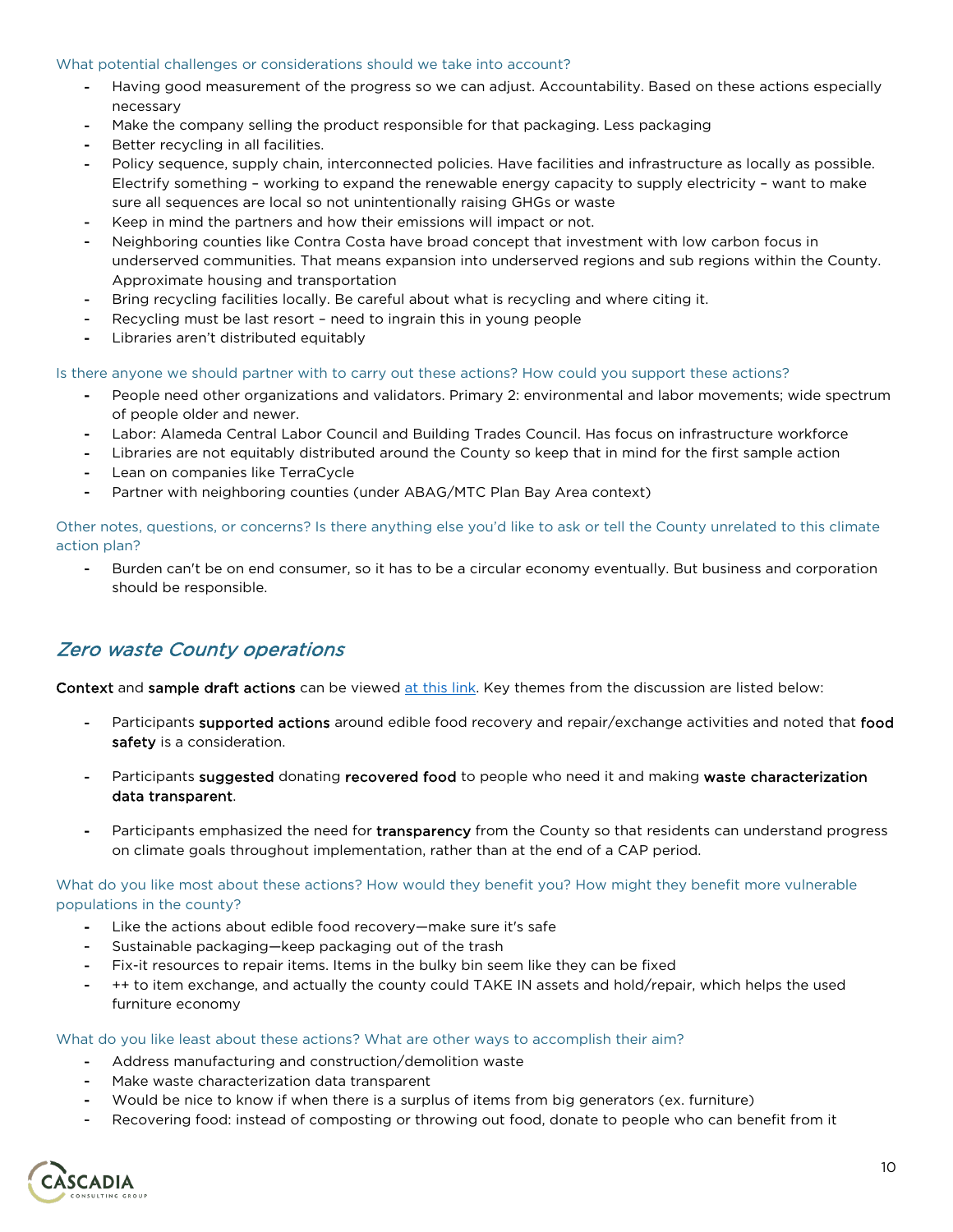- Data-driven decisions and data collection
- End-of-life management of bulky items—reuse options may be limited for some old or damaged items (there's a group in Fremont that deals with that—repurposes old components into new computer)
- Make sure that waste reduction is low effort for residents, so they are feasible and supported
- Education about waste sorting varies. Educate especially about reuse
- Challenge: attachment to a specific surplus stream and then vested interest in the creation of that surplus
- Learn from other states and other countries. Ex. Sweden waste-to-energy
- Data collection about clothing waste—training for makers/designers about waste
- Education at consumer level—information about how recyclable items are. Encourage manufacturers and producers to stop making nonrecyclable items
- Cotton and natural fibers—more sustainable at end of life
- Impacts are complicated. Cotton is water-intensive and not sustainable in certain areas

#### Is there anyone we should partner with to carry out these actions? How could you support these actions?

- Jay Nath: head of innovation in SF
- A challenge is misaligned approaches. County can make sure residents hear a consistent message. Pick 3 big ideas
- Fremont group that works with electronics at end of life

#### Other notes, questions, or concerns? Is there anything else you'd like to ask or tell the County unrelated to this climate action plan? (Questions answered at end of this document)

- Transparency. How can residents in the County know that we're on track not only at the end of the CAP period, but throughout?
- Use the right metrics to accurately capture progress. It is easy to pat ourselves on the back for "progress"
- The state of Maine is holding producers responsible—could the County support producer responsibility?
- Is food safety a concern?
- Scope 3 GHGs from food? The County won't track these emissions
- Who is evaluating what each solution should be? Is it better to have plastic container or paper? Make sure data guides decisions
- Australia has a set time each year to exchange items curbside. Could the County or hauler facilitate this?
- How does the County know what quantities and amounts of items need to be recycled? How will the County monitor that?

### Low-emissions County fleet and commutes

Key context and sample draft actions can be viewed [at this link.](https://miro.com/app/board/o9J_lmHmbh0=/) Key themes from the discussion are listed below:

- Participants discussed challenges with low-emissions employee commutes and how the County could support employees with telecommuting and other incentives and disincentives.
- Participants encouraged **adding actions** related to cycling and improved bike infrastructure.
- Participants believe there is a need for more education about the urgency of climate change at the County level and in the general public.

#### What do you like most about these actions? How would they benefit you? How might they benefit more vulnerable populations in the county?

- Lower GHG emissions, which impact everyone
- County can be a leader/encourage other people (biking, public transit, etc.)

- Flexible use vehicle management/availability for staff
- Cycling should be added
- Should have a fleet of bicycles like Google
- Need more bicycling infrastructure

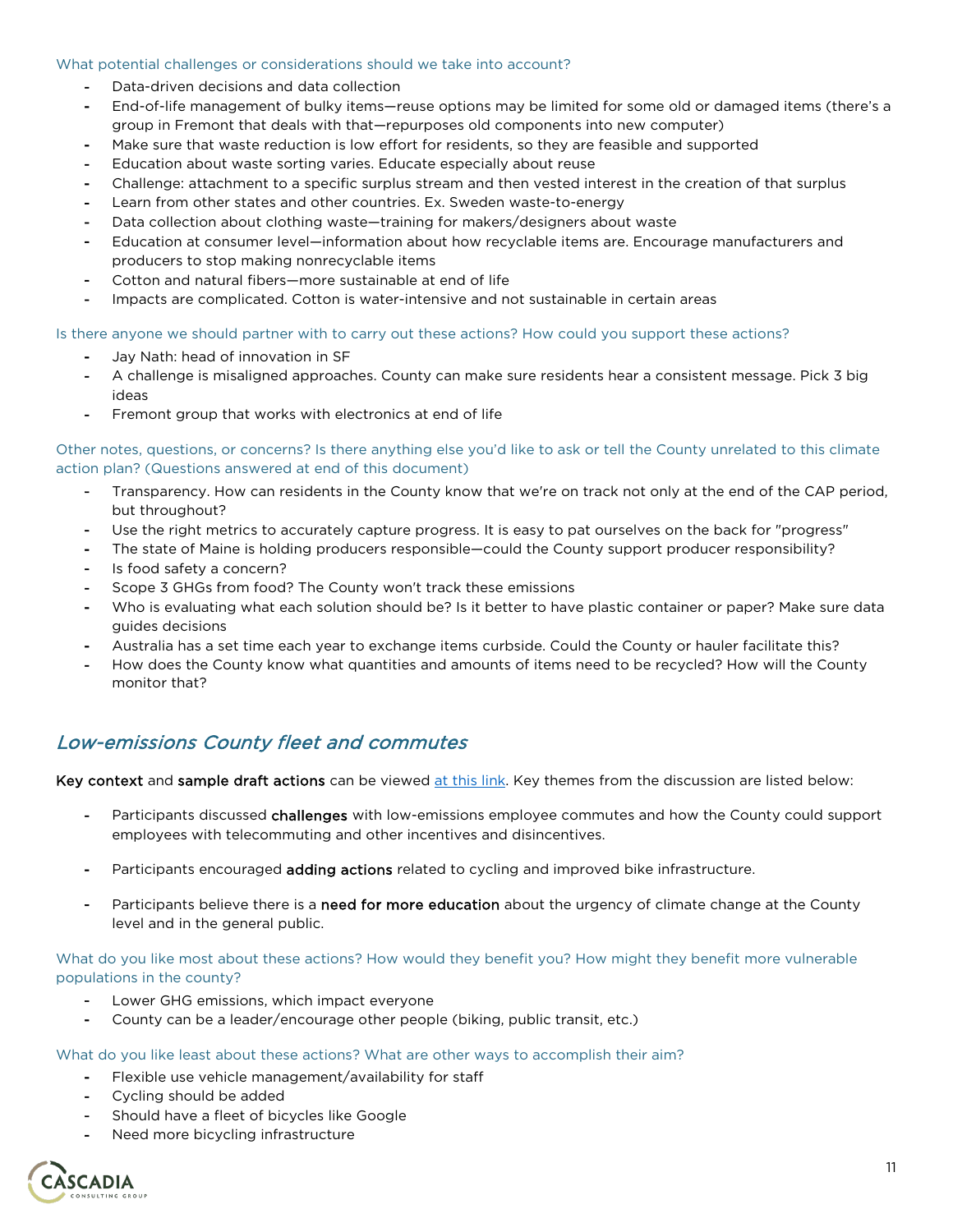- Currently no target date for 100% electric
- Flexible work from home policy/telecommuting
- Provide equipment/reimbursements for WFH set up
- Rooftop solar on all County infrastructure/buildings to charge vehicles in sustainable way
- Parking should be addressed in separate actions from public transit (book recommendation: the high cost of free parking)
- Provide more information, charging stations at schools, need to educate population in general

- Problem with carpooling/transit: people worry about kids/getting home for emergencies—County should have cars available for employees so if they commute by bus/bike, they have access to get home; reimburse for Uber/Lyft in emergencies
- Behavior change—providing incentives & disincentives (social incentives too—Gamify etc.)
- There will be resistance to taking vehicles out of service to replace with electric
- Extensive virtual working could close some facilities
- New hires could have expectation/assumption of WFH
- People don't feel safe biking

### Is there anyone we should partner with to carry out these actions? How could you support these actions?

- All the cities
- Media to help pick up the pace with conversation around climate
- PG&E and BAAQMD
- EV producers
- Universities and researchers (low carbon concrete) and businesses (Coolclimate.org is one such example out of UC Berkeley)
- Businesses-get sponsorship/support because all will benefit
- Sacramento—money needs to come from Sac (for more charging stations, etc.); also federal government
- Building Trades Unions-get them involved with transitioning to electric
- More separate bikeways to help people feel safe biking
- Educate! parents, high school kids, younger kids. Some can be done in school (EV charging at schools, etc.)
- We can support these actions by understanding who decision makers are and opening communication channels/decision making processes

#### Other notes, questions, or concerns? Is there anything else you'd like to ask or tell the County unrelated to this climate action plan? (Questions answered at end of this document)

- Has anyone done a survey for what work needs to be done on site (vs. WFH)?
- Sense of urgency—County needs to educate themselves on this—seems like County doesn't feel the urgency
- More education within County-especially high-level people
- Educating population in general—to get buy-in and support
- Why are there still plastic water bottles at County events?
- We need to overcome the immense discounting of the future

## Local leadership and resilient County services

Key context and sample draft actions can be viewed [at this link.](https://miro.com/app/board/o9J_likbtmU=/) Key themes from the discussion are listed below:

- Participants suggested supporting and leveraging efforts of the Groundwater Sustainability Plan, doing more extensive canopy cover studies and projects to increase carbon sequestration, and providing incentives for emissions reductions at home.
- Participants expressed a desire to learn more about how the County is establishing partnerships for key services for vulnerable communities.

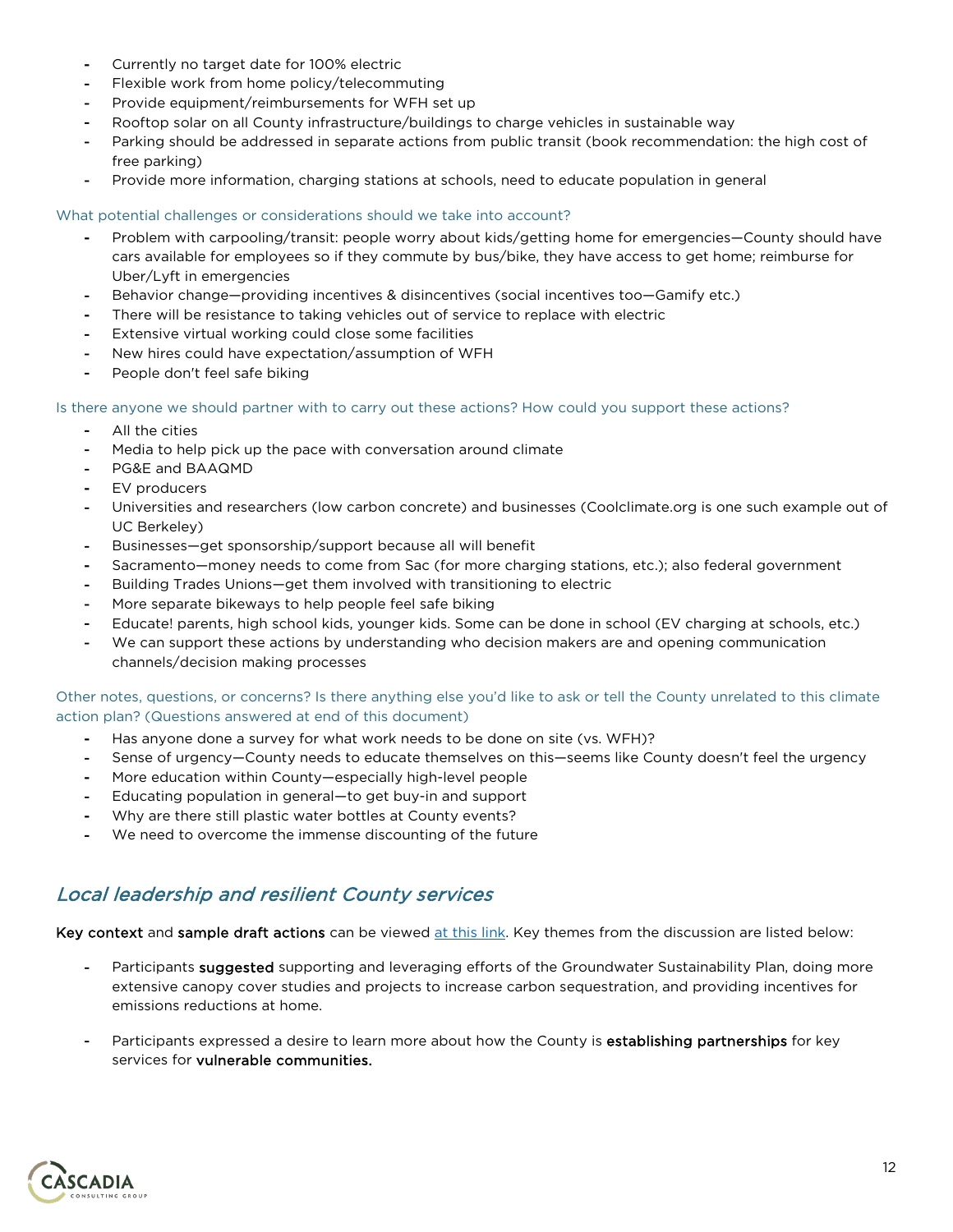What do you like most about these actions? How would they benefit you? How might they benefit more vulnerable populations in the county?

- Ability to direct employees to resources and knowledge, especially in vulnerable communities; need vulnerability and resource mapping

#### What do you like least about these actions? What are other ways to accomplish their aim?

- Lack of leadership; climate impacts are not addressed; need a coordinated effort (e.g., SLR, wildfire)
- Stormwater detention tanks under parking lots, and stormwater detaining street tree pits, coupled with business and resident-oriented training for local street and grounds tree stewardship
- Should be a groundwater plan for the county to deal with increased flooding and need for water storage
- Missing: objectives to lower emission for county. need to look at this holistically. need to educate county residents.
- Need incentives to promote emissions reductions at home (electrification, etc.)
- I ask that consideration be made on socioeconomics and low-income populations being most affected in many cases, foremost. In relation to climate change
- More extensive canopy cover studies and action projects to increase carbon sequestration

#### What potential challenges or considerations should we take into account?

Need more clarification on what is meant by "clients" in the third draft action. Need more resources to educate people on how to deal with climate impacts

#### Is there anyone we should partner with to carry out these actions? How could you support these actions?

- Groundwater Sustainability Plan—support and leverage efforts. They are also very aware of, conduct studies on, and are working on solutions for anticipated impacts of sea level rise on our groundwater resources
- However, Alameda Co water district doesn't serve the whole county; services ACWD serves Fremont, Newark, and Union City

#### Other notes, questions, or concerns? Is there anything else you'd like to ask or tell the County unrelated to this climate action plan? (Questions answered at end of this document)

- How is the county establishing partnerships for key services for vulnerable communities?
- Need to think about resilience at a neighborhood level; at the block level; and back into resilience steps from there
- Incorporate actions from county hazard mitigation plan?
- Need leadership training; resilience communities
- Scenario: built environment burns, floods falls in earthquakes. how do we manage on yard/farm/garden food safety, how do we manage against vertebrate pest infestation? (When water rises, so do soil dwelling gophers, ground squirrels, built environment rats/mice, etc.?)
- General concern from group: community action not addressed; are they addressed elsewhere?
- There are currently efforts at county board to legislate allowance to install solar on East County Ag Lands. Is that a good idea?
- Encourage local produced green energy—may need to sacrifice open ag land

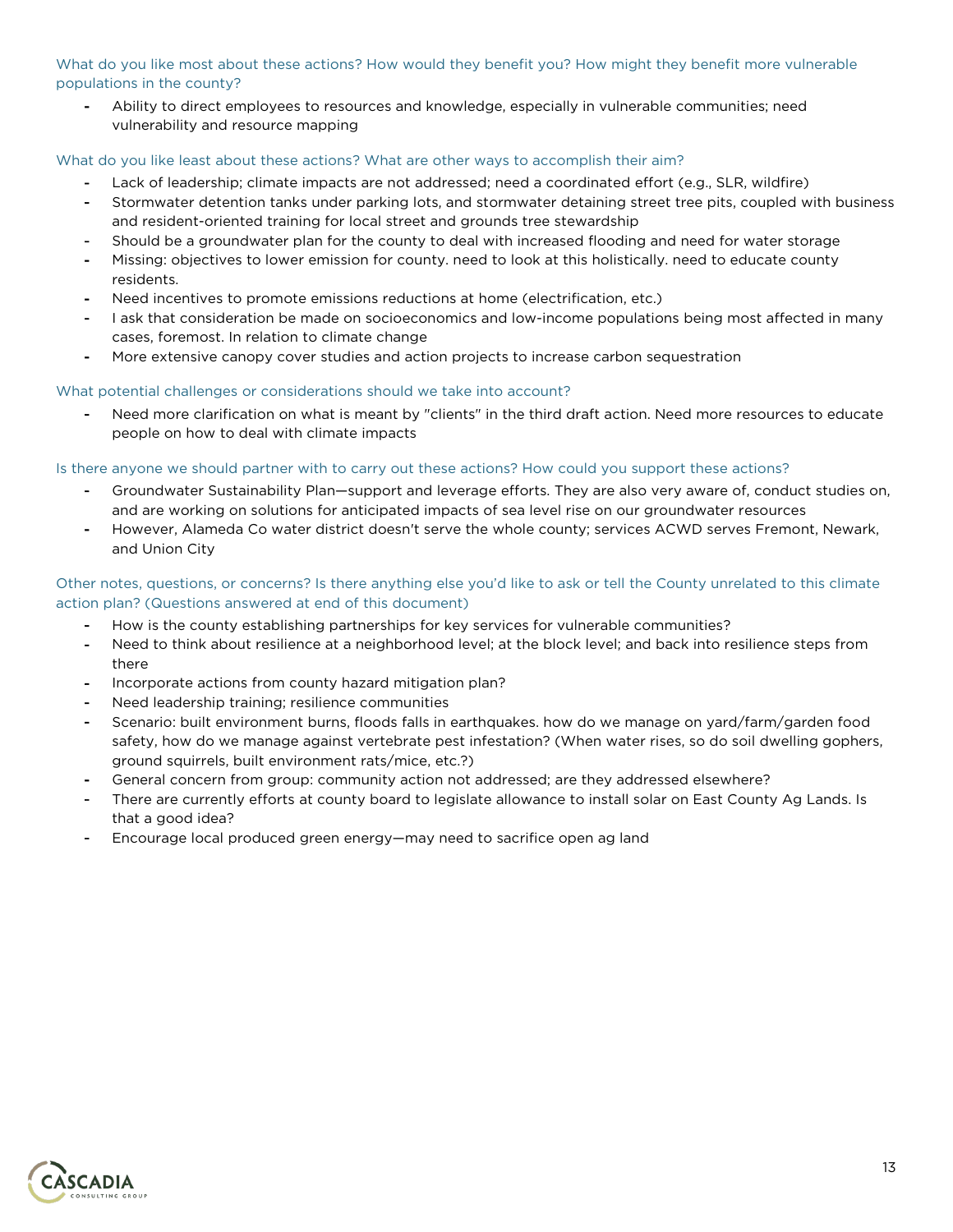## Resilient, healthy community

Key context and sample draft actions can be viewed [at this link.](https://miro.com/app/board/o9J_lir2_N0=/) Key themes from the discussion are listed below:

- Overall, participants liked the emphasis of the sample draft actions on vulnerable communities.
- Considerations brought forward by the group included the social and environmental impacts of police patrolling, mitigation and adaptation in homes and other buildings, and addressing climate change drivers like consumption.
- Participants noted that climate is one issue, but many people have other, more immediate concerns for their health and wellbeing.
- The group suggested partnering with community-based organizations.

What do you like most about these actions? How would they benefit you? How might they benefit more vulnerable populations in the county?

The last three sample draft actions seem more specific and overall like the emphasis on vulnerable communities

#### What do you like least about these actions? What are other ways to accomplish their aim?

- The first and third actions are less clear; what's the outcome/action taken?
- None of these seem to challenge or change any of the things that are driving climate change; can we think about the broader drivers of climate change (consumption, cultural shifts)?
- Put more resources into businesses trying to cut emissions
- Resources/rebates for homeowners for energy efficiency (educational programs)
- Police patrolling is emissions intensive and deteriorates the resilience and health of community
- For action "D" that could go for anything, not just for SLR—think about mitigation + resilient adaptation in people's homes and other buildings
- Investing in more green spaces, helps with lots of these issues and helps with healthier communities
- 580 cuts through neighborhoods and separates people. So rethinking the ways we redirect traffic (Pedestrian and biking, connecting communities)
- Not being afraid to start with the vision of "healthy resilient community" and then identifying pathways that intersect with those

#### What potential challenges or considerations should we take into account?

- Challenge, e.g., climate deniers. But we also have cultural shifts (consumerism and consumption) that are already an important thing to do
- Climate focus tries to convince people it's the major concern, but for other people they have more immediate concerns to their health and well-being. Climate is ONE issue, there are many issues

#### Is there anyone we should partner with to carry out these actions? How could you support these actions?

- Need to partner with community members, community-based organizations that work with most vulnerable (for these specific resilience actions especially)
- Keep working with StopWaste

#### Other notes, questions, or concerns? Is there anything else you'd like to ask or tell the County unrelated to this climate action plan?

- Need to be able to hold corporations accountable
- There are lots of things related to a resilient healthy community that aren't always centered on climate
- Investments that are made, purchasing decisions that are made, financial resources need to go to companies who are making efforts to reduce contributions
- Co-benefits to climate change planning, but meet people where they are at and talk about what issues matter to the community
- Could add criteria for county purchasing for green businesses

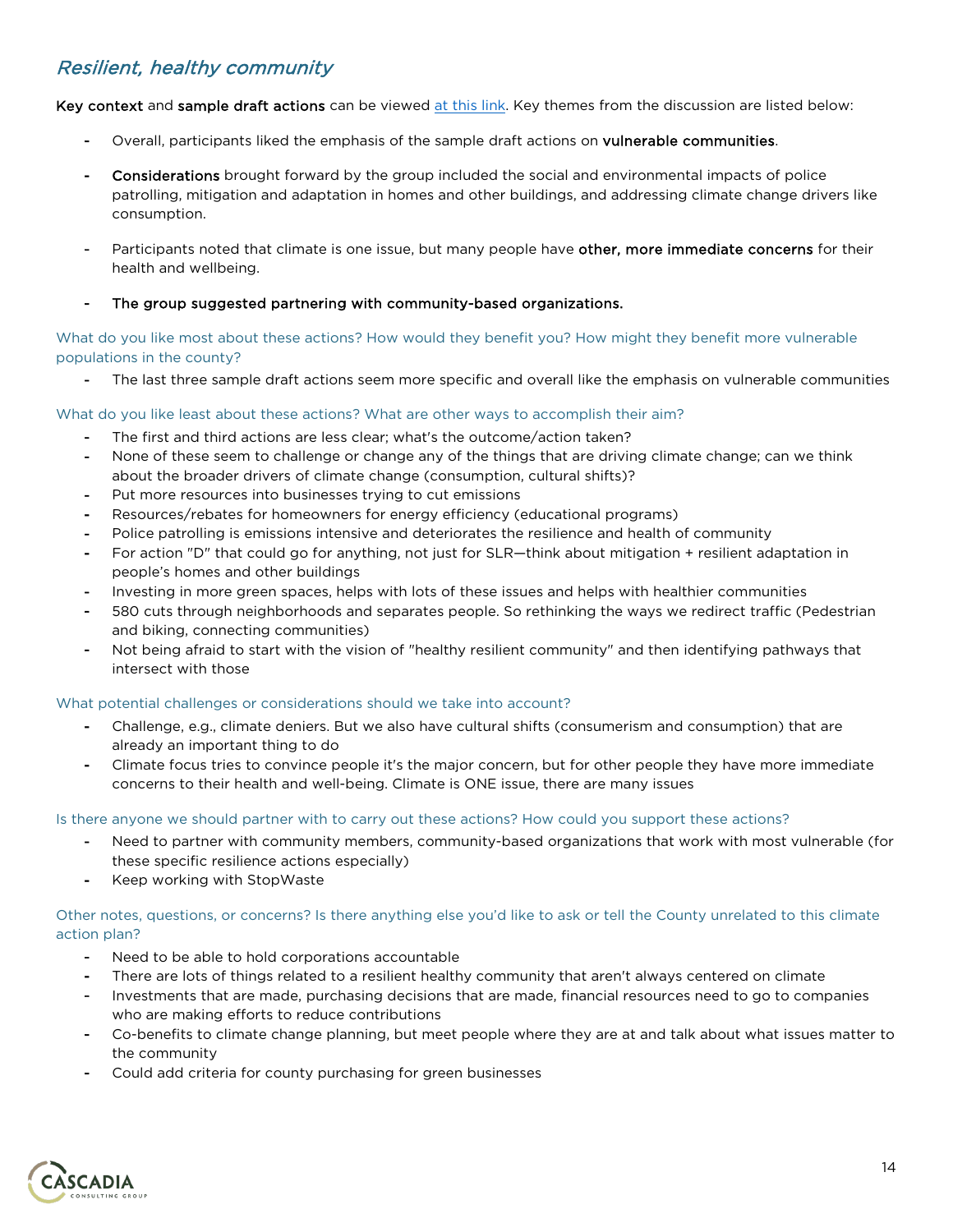# Zoom Chat Q&A

Throughout the workshop, attendees were encouraged to submit their questions into the Q&A box on the Zoom platform. County staff provided verbal answers to some questions during designated Q&A sessions. Some questions asked in the chat have been edited for clarity and grammar.

#### Could you remind us what the survey was about?

*The community survey for the county's Climate Action Plan for Government Services & Operations was conducted in September 2021. It provided an opportunity for people who live and/or work in Alameda County to share about their own priorities, how climate change is affecting them today, their perspectives on reducing the carbon footprint of county government operations and services, and how county services, such as social and health services, can best support residents in the face of our changing climate. A report summarizing the survey results is available at [https://www.acsustain.org/what/climate/22plan.htm.](https://www.acsustain.org/what/climate/22plan.htm)*

- Did the County actually manage and monitor its previous climate action Ops plan goals and progress, or did it look at its "success" mostly at the end of plan period? Note: the County seems to have not actively resourced management of its goals and progress on the previous Community Climate Action Plan... Instead, the County mostly looked at progress at the end of the climate plan.

*Yes, for the 2010 Climate Action Plan for Government Services and Operations, we conducted regular greenhouse gas emissions inventories to determine the overall impact of climate action on the county's operations. We also regularly tracked progress and completion of the climate action measures listed in the plan to assess how implementation was proceeding. It may be useful to note that the Government Services and Operations Plan we're discussing now is different from the Community Climate Action Plan for the unincorporated county. For information on that plan, please visit [https://www.acgov.org/cda/planning/sustainability/index.htm.](https://www.acgov.org/cda/planning/sustainability/index.htm)*

Why is the target only 80% by 2050? The numbers I've been hearing that we need to hit, overall in the US, are 50% by 2030 and net zero by 2050. How does the county goal square with that? Are we expecting deeper cuts from other jurisdictions to make up for the gap?

*The 80% emissions reduction goal was adopted by the Board of Supervisors for the 2010-2020 Plan. The County*  is reviewing this goal and we appreciate your feedback. We are considering a more ambitious goal in line with *the State of California's emission reduction goals.* 

Is there a plan for setting up monitoring stations for air quality in north Bay areas? *Air quality monitoring in the Bay Area is a function performed by the Bay Area Air Quality Management District (BAAQMD). Air quality data and forecasts for the region can be viewed here: [https://www.baaqmd.gov/about](https://www.baaqmd.gov/about-air-quality/current-air-quality)[air-quality/current-air-quality.](https://www.baaqmd.gov/about-air-quality/current-air-quality)* 

- What are you doing to electrify public transportation? *The County does not manage public transportation, which is under the purview of the local transit agencies. To assist electrification of personal vehicles, all of our [charging stations](https://www.acgov.org/sustain/what/transportation/evcharging.htm) are open to the public, except those that are exclusive to our carpool participants.*
- When will the County insist on all electric new buildings? *We understand the importance of decarbonizing our buildings to meet our climate goals. While the County does not have a firm date for requiring all-electric new buildings, we do encourage electrification for our upcoming projects.*
- What is the County's current/emergent standards for creation of green jobs (or greened/adapted existent jobs/professions) that are equitable and enduring middle-class pathways?

*The County recognizes the importance of equitable, family-supporting jobs in the green economy. For example, the Alameda County Workforce Development Board is a partner in a High-Road Training Partnership project convened by Rising Sun Center for Opportunity to establish and incentivize industry labor practices and develop clear, accessible training pathways to building decarbonization jobs, particularly for entry-level and disadvantaged workers. We are exploring additional opportunities to encourage equitable, sustainable and family-supporting jobs through the GOCAP and welcome your input.*

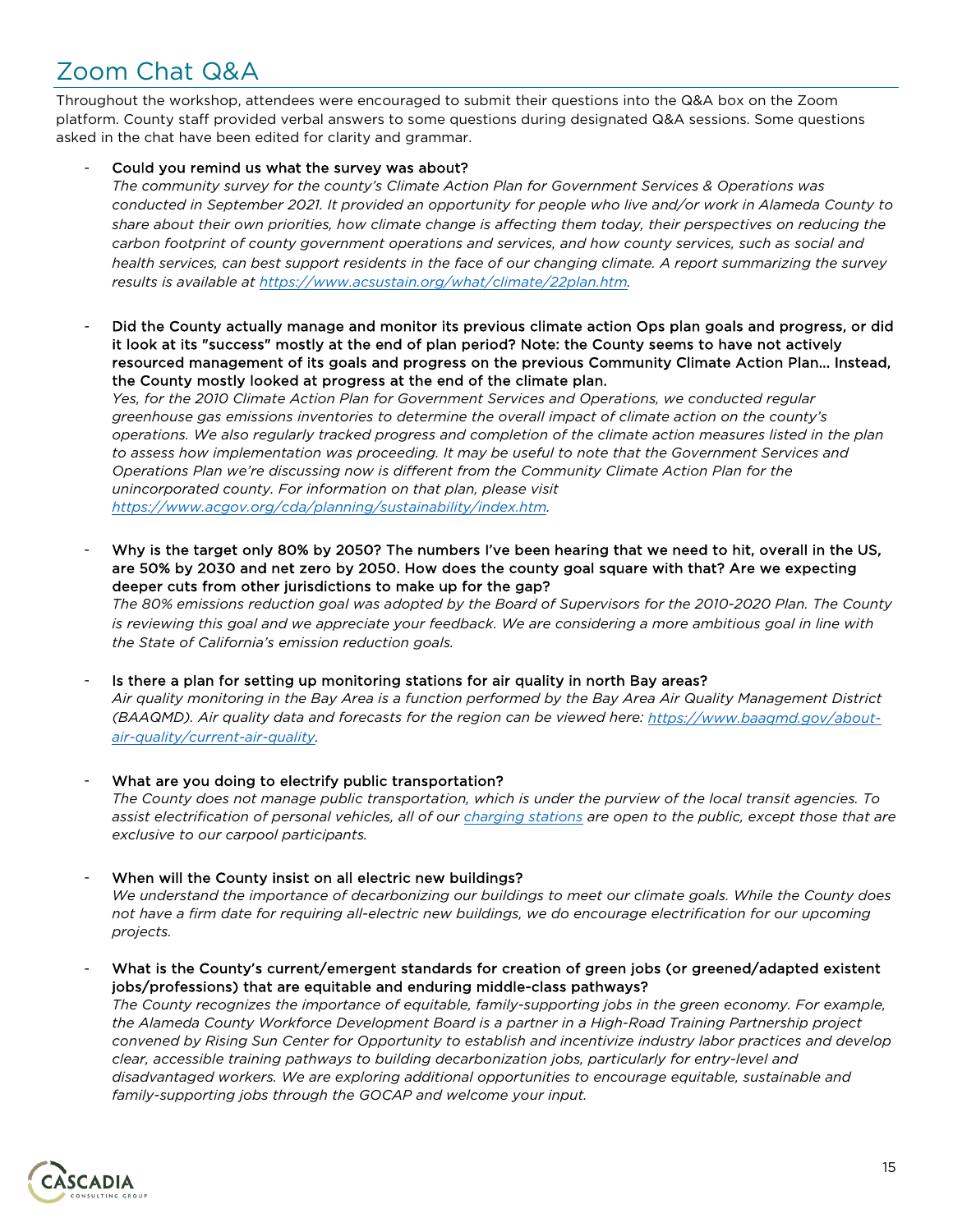It seems like the categories in last poll were over simplified. At what point will County integrate environmental sustainability efforts completely with workforce development and better engagement around open space/water/canopy cover & built env management?

*We agree that these efforts are linked and complementary. The GOCAP will reflect coordination of sustainability and workforce efforts through its Green Economy & Recovery section. The County's Community Climate Action Plan for the unincorporated county will reflect sustainability aims for open space, canopy cover, and land use.*

What is the county doing to educate the public as to the causes, consequences of the Climate Crisis and actions needed to address it?

*This workshop was one small component of a broader effort to educate the public about climate change and climate action. We encourage you to continue to participate in the community engagement efforts around this Plan, and you can find more information about those here: [https://www.acsustain.org/what/climate/22plan.htm.](https://www.acsustain.org/what/climate/22plan.htm)  The County also issues protective action guidance and alert messages regarding the impacts of climate change when they occur, such as heatwaves, wildfire risk, wildfire smoke, and power shutoffs. To receive these communications, sign up for AC Alert, the County's alert system, at [www.acalert.org.](http://www.acalert.org/) We welcome your suggestions for other ways that the County can help increase awareness of climate impacts and the need for climate action. It is worth noting that much of the work with community members around climate change – including education and guidance for actions – happens at the city level, or within the unincorporated community. If you live in the unincorporated county, you can find out more about the Community Climate Action Plan here: [https://www.acgov.org/cda/planning/sustainability/index.htm.](https://www.acgov.org/cda/planning/sustainability/index.htm)* 

Where is the focus on dealing with climate change, such as dealing with sea level rise? That is a county/regional issue to deal with, not on a city basis.

*The County's flood control function leads assessment and project implementation for sea level rise adaptation in our county. Because sea level rise, as you point out, cannot be addressed by any jurisdiction alone, the County also participates in The Bay Area Climate Adaptation Network [\(BayCAN\)](https://www.baycanadapt.org/), the [BayAdapt](https://www.bayadapt.org/) Regional Strategy for a Rising Bay, Bay Area Flood Protection Agencies Association [\(BAFPAA\)](https://bafpaa.org/) – and initiated the San Francisco Bay Regional Coastal Hazards Adaptation Resiliency Group [\(CHARG\)](https://sfbaycharg.org/) to coordinate efforts.*

Why are there so few folks on this call? What was outreach strategies, and how much outreach was done through others, county board newsletters, city councils, etc.?

*We also wish more of the nearly 100 people who signed up had been able to join, and will look for ways to send additional reminders for the next workshop. Broadly speaking, for the GOCAP, we are structuring multiple opportunities for the community to engage – including a survey, focus groups, this workshop, a measure review platform, and a second future workshop– to reach a broad audience. We promoted these efforts through existing County channels, social media, and community partners and networks, and will continue to do so. We welcome your suggestions at <https://www.acgov.org/sustain/what/climate/22plan.htm> for specific ways to expand our outreach.*

What kind of encouragement will be given to installing solar and replacing gas appliances? And what about Highway 80 and the railroad tracks? Where I live, they run right next to the bay.

*Home and commercial energy upgrades are beyond the scope of the GOCAP and normally under the jurisdiction of individual cities within the County. We will share this strategy with the relevant staff at the city level. For our own facilities, Alameda County has recognized by the EPA several times as a green power producer and currently generates about 16% of our electricity from onsite renewable sources, as well as using carbon free electricity from East Bay Community Energy for the remainder of our electricity. We will continue to develop new solar and storage projects for our own facilities as well as all-electric new buildings, when feasible.*

Are there some specific ways that the county is looking to work with climate organization chapters on the plan sections/measures?

*We would like to work with climate organization chapters throughout our process. Additional opportunities to engage with the GOCAP include a measure review platform in the spring and a second workshop. We hope you will sign up about these opportunities as described at <https://www.acsustain.org/what/climate/22plan.htm> and share information about them with your members. In addition, your members can contact us as described on <https://www.acgov.org/sustain/what/climate/22plan.htm> to provide their input.*

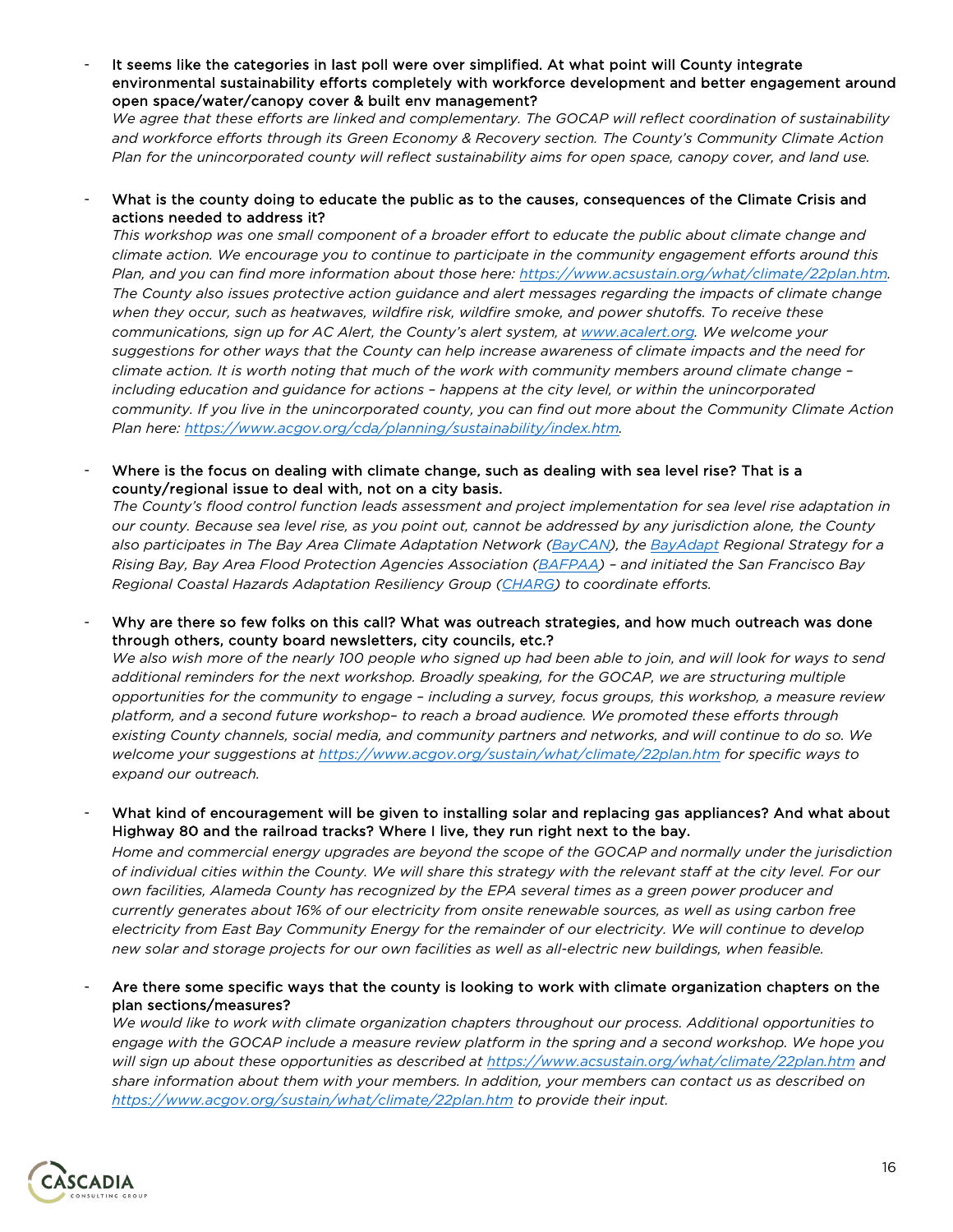- Can the County work with AC Transit to provide more frequent and reliable local bus service? And could the county promote use of buses - getting people OUT OF THEIR CARS? *We assist and support AC Transit, but they are an independent transit agency that is charged with making operations and scheduling decisions about their services. Alameda County operates several shuttles to County*
- *facilities which are open to the public: [https://gsa.acgov.org/local-services/take-a-free-shuttle/.](https://gsa.acgov.org/local-services/take-a-free-shuttle/)* What issues does the county think will be the greatest problems over the next 10 years?

*The County's Vision 2026 was crafted in 2016 to answer exactly this question, and to identify how the County will work to address our community's greatest challenges. We encourage you to check out Vision 2026 at [https://vision2026.acgov.org/.](https://vision2026.acgov.org/)*

## Breakout Groups Q&A

Workshop attendees shared questions during their breakout group discussions. County staff provided verbal answers to some questions and are providing written answers to all questions.

- Are our goals rigorous enough given the trends & challenges we see/project? *See question above about 2050 target.*
- Has the County set science-based targets?

*We are reviewing the targets set in the previous plan to develop a more ambitious target in line with climate scientists' recommendations to avoid the worst impacts of climate change.* 

Is purchasing/supply chain included in the GHG emissions inventory/pie chart?

*We have conducted a supply chain sustainability analysis that identifies GHG emissions sources by product category to help prioritize our efforts: [https://www.acgov.org/sustain/what/purchasing/report.htm.](https://www.acgov.org/sustain/what/purchasing/report.htm) This analysis determined that GHG emissions in our supply chain are four times larger than emissions from our government operations, and over 75% of those emissions come from two sectors, professional services and construction. We are addressing these emissions sources, as well as other findings from the report, in the development of the GOCAP.*

- Are there bikes in the fleet? *The County does have bikes that employees can check out for business travel.*
- Is the County doing anything with buses? *See question above about public transportation.*
- What ARE the impacts on vulnerable communities?

*Climate vulnerable communities are any communities or groups that face disproportionate impacts of climate change due to their exposure to hazardous climate events, including heatwaves, flooding, wildfires, smoky air, power shutoff and increased storms. In addition, underlying social, economic, and physical factors may limit the ability of individuals, households or communities to successfully respond, adapt, and recover from these events. A recent EPA report reviews some of the specific impacts: [https://www.epa.gov/cira/social-vulnerability-report.](https://www.epa.gov/cira/social-vulnerability-report) See also [http://www.opr.ca.gov/docs/20180313-Building\\_a\\_Resilient\\_CA.pdf](http://www.opr.ca.gov/docs/20180313-Building_a_Resilient_CA.pdf) for discussion of how state agencies are planning for a resilient California and considering climate vulnerable populations.*

Densification plans—how does this impact transit? Is there adjacent work to address issues (noise, congestion, traffic accidents)?

*Land use decisions and transit operations are important GHG emission reduction and climate resilience strategies, yet beyond the purview of the GOCAP, which focuses on government services and operations. We are considering ways to reduce carbon emissions associated with employee commutes and increase equitable access to county services, including proximity of county facilities to transit. If you would like more information about transportation and land use in the county's unincorporated communities, please see: [https://www.acgov.org/cda/planning/.](https://www.acgov.org/cda/planning/)* 

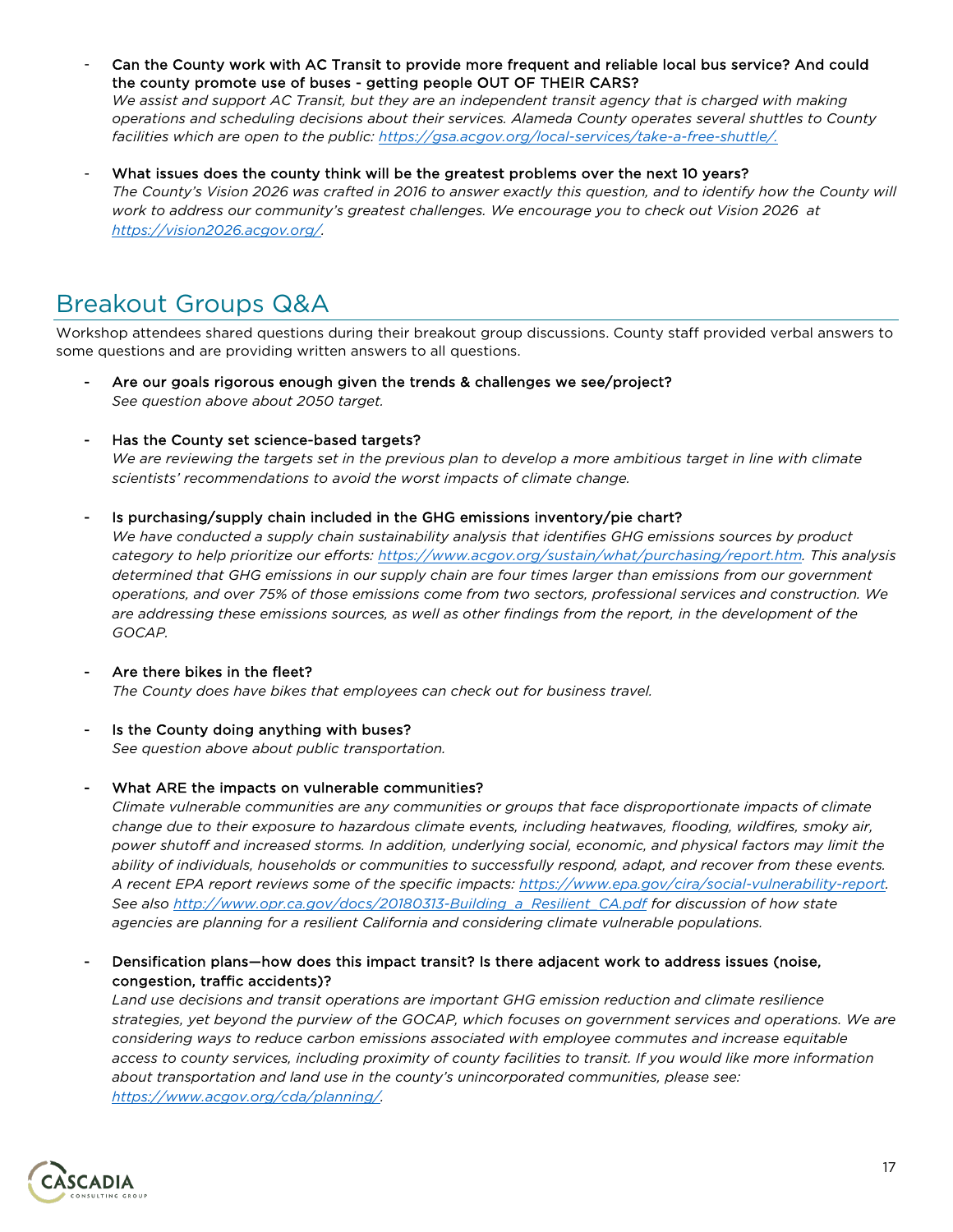- Could the County use the election cycle to talk about services that aren't transparent—like water management? How to weigh in as community members?

*Many County processes present a great opportunity to share what the County does and get input from the public. The GOCAP is one such opportunity, and we appreciate your weighing in at the workshop. If you have questions about specific county services, or additional input, we encourage you to contact us as described at [https://www.acgov.org/sustain/what/climate/22plan.htm.](https://www.acgov.org/sustain/what/climate/22plan.htm)*

- How is the County managing climate goals and targets for facilities that it owns and manages such as Flood Control facilities, roadways, bridges? Is this covered by this planning or the Community Action Plan to be updated?

*As part of the process to develop the GOCAP, we are setting goals and targets for facilities and infrastructure owned and operated by County departments with input from the appropriate department and agency. We welcome your input and ideas for setting climate goals and targets. For more information on the Community Climate Action Plan for the unincorporated county, please see [https://www.acgov.org/cda/planning/sustainability/index.htm.](https://www.acgov.org/cda/planning/sustainability/index.htm)*

I'd like to know if and how the health department is engaged, especially in helping build climate resilience to reduce health impacts in vulnerable communities. And is the county hospital working to reduce its greenhouse gas emissions?

*The county's Health Care Services Agency prioritizes equity and health access in all of its work, including work on climate resilience. The Health Care Services Agency plays a key role in climate and health projects and is a key partner in GOCAP development. Projects have included development of protective actions guidance and materials for smoke and heat; heat resilience education; development of a smoke communications protocol; and coordination of local partners to support residents medically dependent on powered equipment during power shutoffs. Highland Hospital was recognized by the US Green Building Council in 2016 for eco-friendly building renovations: [http://www.alamedahealthsystem.org/668m-highland-hospital-renovation-earns-eco-friendly](http://www.alamedahealthsystem.org/668m-highland-hospital-renovation-earns-eco-friendly-certification/)[certification/.](http://www.alamedahealthsystem.org/668m-highland-hospital-renovation-earns-eco-friendly-certification/)*

- Transparency. How can residents in the County know that we're on track not only at the end of the CAP period, but throughout?

*We agree that tracking our progress throughout implementation and sharing our progress with the public is important. We are still determining what our internal tracking process will look like and are bringing the question of how to share our progress with the public to our internal stakeholders for discussion.*

The state of Maine is holding producers responsible—could the County support producer responsibility? *Producer responsibility is something we are exploring as we continue to refine measures. We have a strong sustainable purchasing program that focuses on product efficiency, recycled content, low-toxicity items and use of eco labels. The County's 2021-22 Legislative Platform includes support for transition to a circular economy. We look to build upon this work. Thank you for your suggestion to look into Maine's program.*

#### Is food safety a concern?

*As part of California State Law SB 1383, businesses with leftover food (such as restaurants) will be required to*  recover edible food for human consumption instead of sending it to the landfill. Food recovery organizations will *be key in this process and will collect the food from businesses using established food safety processes for transportation, storage, and serving.*

#### Scope 3 GHGs from food?

*We measure these emissions in our supply chain inventory at the category level (food service). Check out our website [\(https://www.acgov.org/sustain\)](https://www.acgov.org/sustain) to find out more about the supply chain inventory.*

- Australia has a set time each year to exchange items curbside. Could the County or hauler facilitate this? *Curbside activities are beyond the scope of the GOCAP and normally under the jurisdiction of individual cities*  within the County and their respective waste haulers. We will share this strategy with the relevant staff at the *city level.*